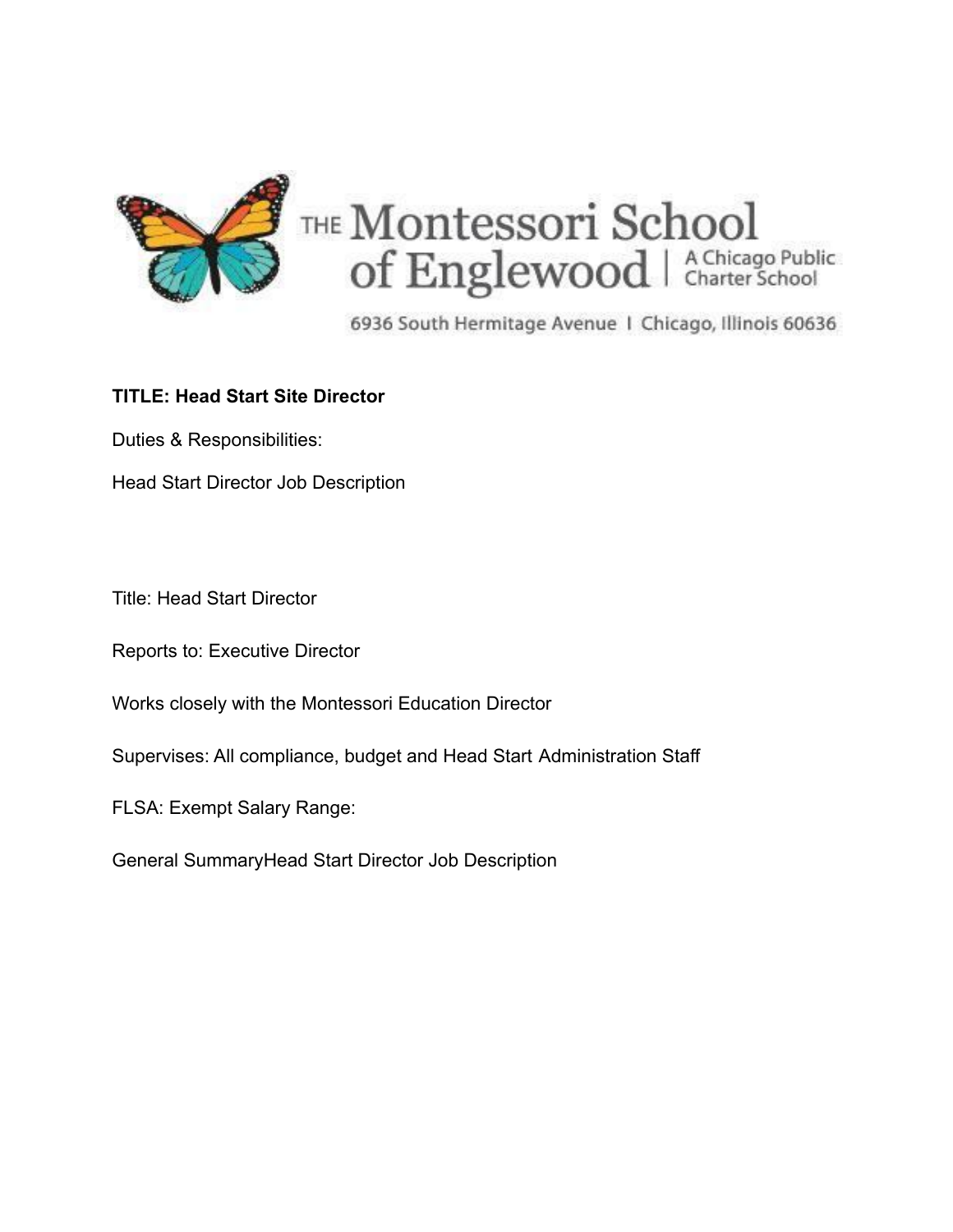### **Title: Head Start Director**

Reports to: Board of Directors

Supervises: Coordination Staff

FLSA: Exempt Salary Range:

#### **General Summary**

The Head Start Director is responsible for assuring all the Head Start program mandates and standards for excellence are met on a daily basis. This position develops the structure, systems and procedures to facilitate this. In addition to operating responsibility for fiscal, legal, and programmatic aspects of the program, it bears the responsibility of assuring that the program is strategically positioned for the future. At the discretion of the Head Start Director, some responsibilities may be delegated to other staff.

#### **Essential Functions**

*Assures the compliance with all funding source mandates, all applicable laws and regulations, and assures that standards which exceed the minimum are being met.*

- 1. Provides guidance and leadership to staff to emphasize the importance of the program achieving high standards of quality, internally and through public and private sector partnerships.
- 2. Reviews and analyzes monthly financial and statistical reports to assess the budget status and to initiate preventative measures if any problems appear to be predicated.
- 3. Oversees and monitors agreements for the purchasing of goods and services assures that bids are solicited in accordance with state and federal regulations.
- 4. In conjunction with the Family Services Worker, assures that the program serves the number of eligible children for which it is funded.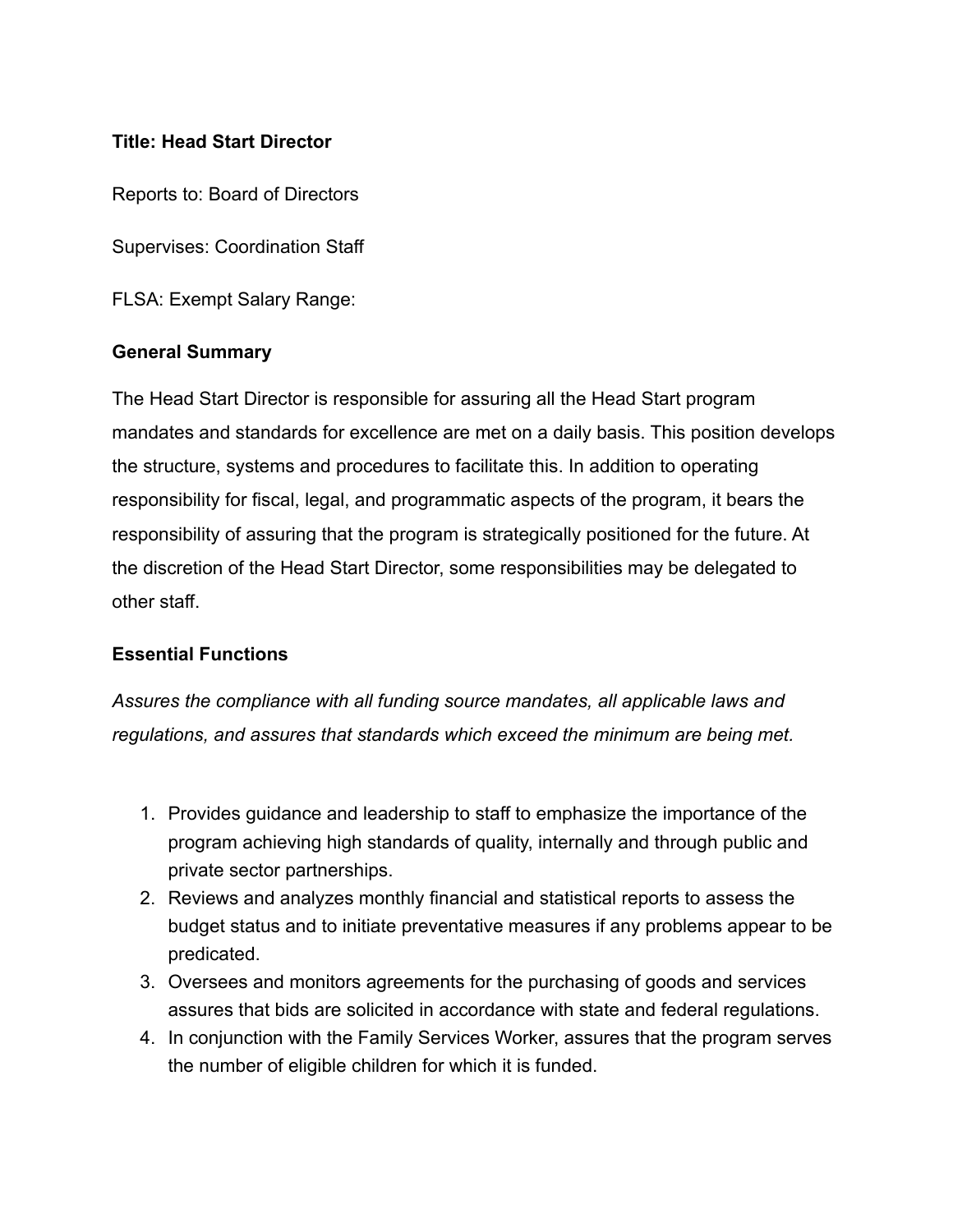- 5. In conjunction with Component Service Workers and Education Coordinators, reviews and analyzes monthly Attendance Reports to assess chronic absenteeism and use individual child attendance data to identify children with patterns of absence that put them at risk of missing ten percent of program days per year and develop appropriate strategies to improve individual attendance among identified children, such as direct contact with parents or intensive case management, as necessary.
- 6. Reads management and leadership materials and program-related materials to keep abreast of developments in comprehensive early childhood programs.
- 7. Works with other organizations in the community to foster collaboration as defined by federal Head Start.
- 8. In conjunction with the Board of Directors, staff and Policy Committee, leads planning meetings in which long and short-term goals for improvement are established.
- 9. Conducts a complete Community Assessment every five years and an up-date during the intervening years.
- 10.With input from program participants and the staff, develops a funding application every year.
- 11. In conjunction with the Board of Directors, seeks additional outside funding for the program; meets the non-federal share requirement.
- 12.Facilitates the continuing professional development of all staff as part of the commitment to excellence.
- 13.Maintains effective, appropriate communication with the Board of Directors, including:
	- a. Attending all regular and special meetings, and committee meetings
	- b. Providing a written report to the board of the fiscal and programmatic status of the program and of the administrative activities since the last meeting monitoring results, and strategies to resolve problems
	- c. Communication of relevant information from the funding sources
	- d. Provision of training for new Board members and Periodic refresher for veteran Board members on their roles and responsibilities.
- 14.Monitors the implementation of the responsibilities of employees through observation, monthly supervisory meetings, team meetings, and review of files and documentation.
- 15.Assumes an active role in the annual program self-assessment.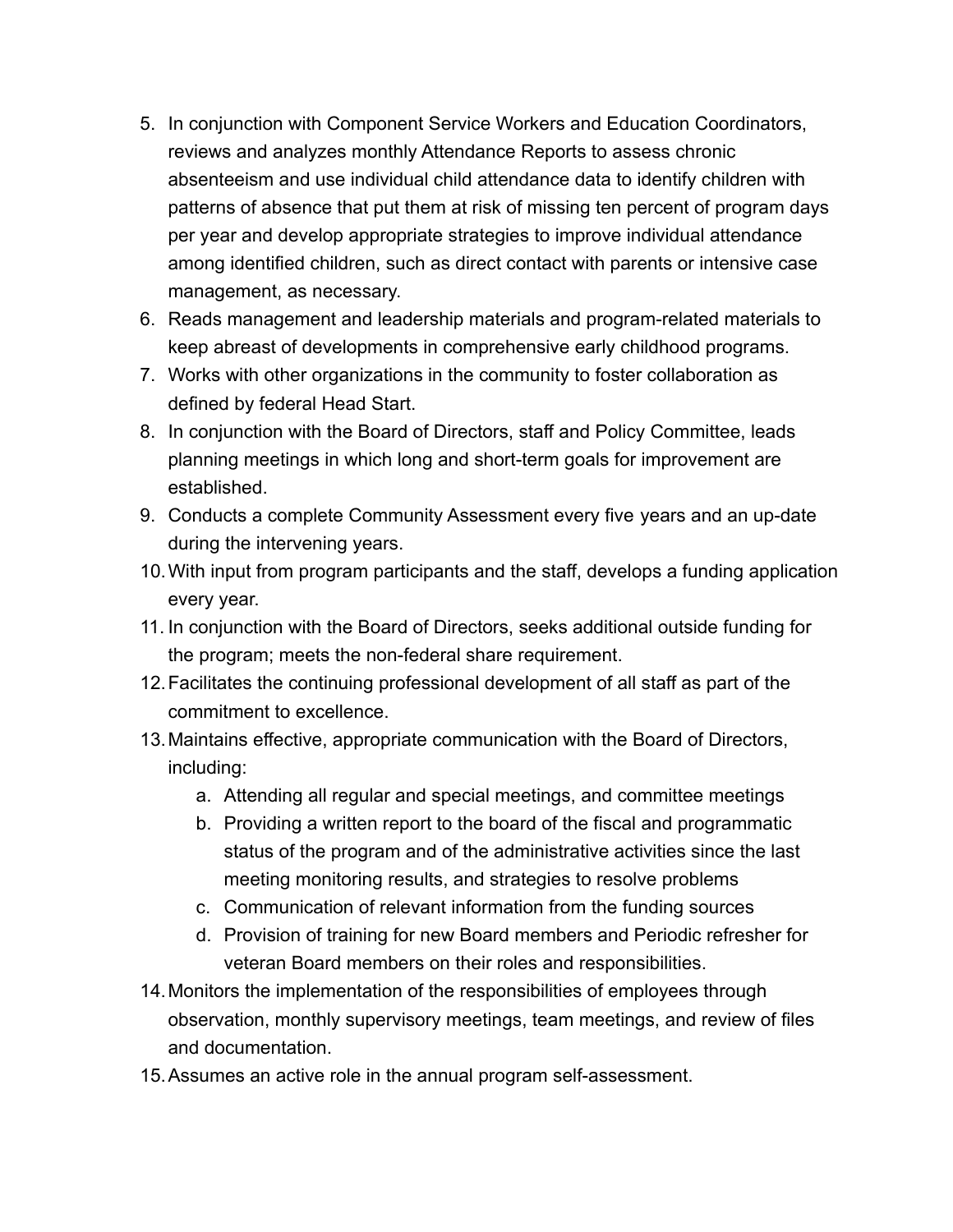- 16.Assures remediation of any non-compliances found in delegate or grantee assessment, and incorporates recommendations into planning for the improvement of the program.
- 17.Provides and/or secures training and technical assistance for all staff.
- 18.Maintains a close working relationship with the Fiscal Coordinator which provides the Director with information for budget writing and the status of the budget to facilitate effective oversight of expenditures.
- 19.Hears and resolves community complaints about the program, seeking input from staff, parents, or the Board, as needed.
- 20.Carries out the function delineated in procedures for staff grievances.
- 21.Hires, and if necessary, fires staff, complying with applicable laws, regulations, Agency Personnel Policies and Procedure assures parent input into the hiring and/or firing of staff prior to seeking their approval for the personnel action.
- 22.Completes and submits regular reports to the funding sources, the Board of Directors, and the Policy Committee.
- 23.Monitors the program's administrative cost, assuring it does not exceed the allowed amount.
- 24.Monitors the program's non-federal share to assure that the amount required is met. Meets with staff, parents, and the Board to develop strategies for increasing the amount of the program's accumulated non-federal share, if necessary.
- 25.Maintains open lines of communications with the grantee personnel.
- 26.Negotiates final contracts for space, seeking to secure the lowest rate possible.
- 27.In consultation with the Education Coordinator, assures that classrooms and playgrounds are well-equipped.

The above statements are intended to describe the general nature and level of work performed by a person in this position. They are not to be construed as an exhaustive list of all duties that may be performed in such a position.

## **Employment Qualifications**

## **Education:**

Minimum Bachelor's degree in Early Childhood Education, Child Development. Must meet the Head Start Site Director requirements of Illinois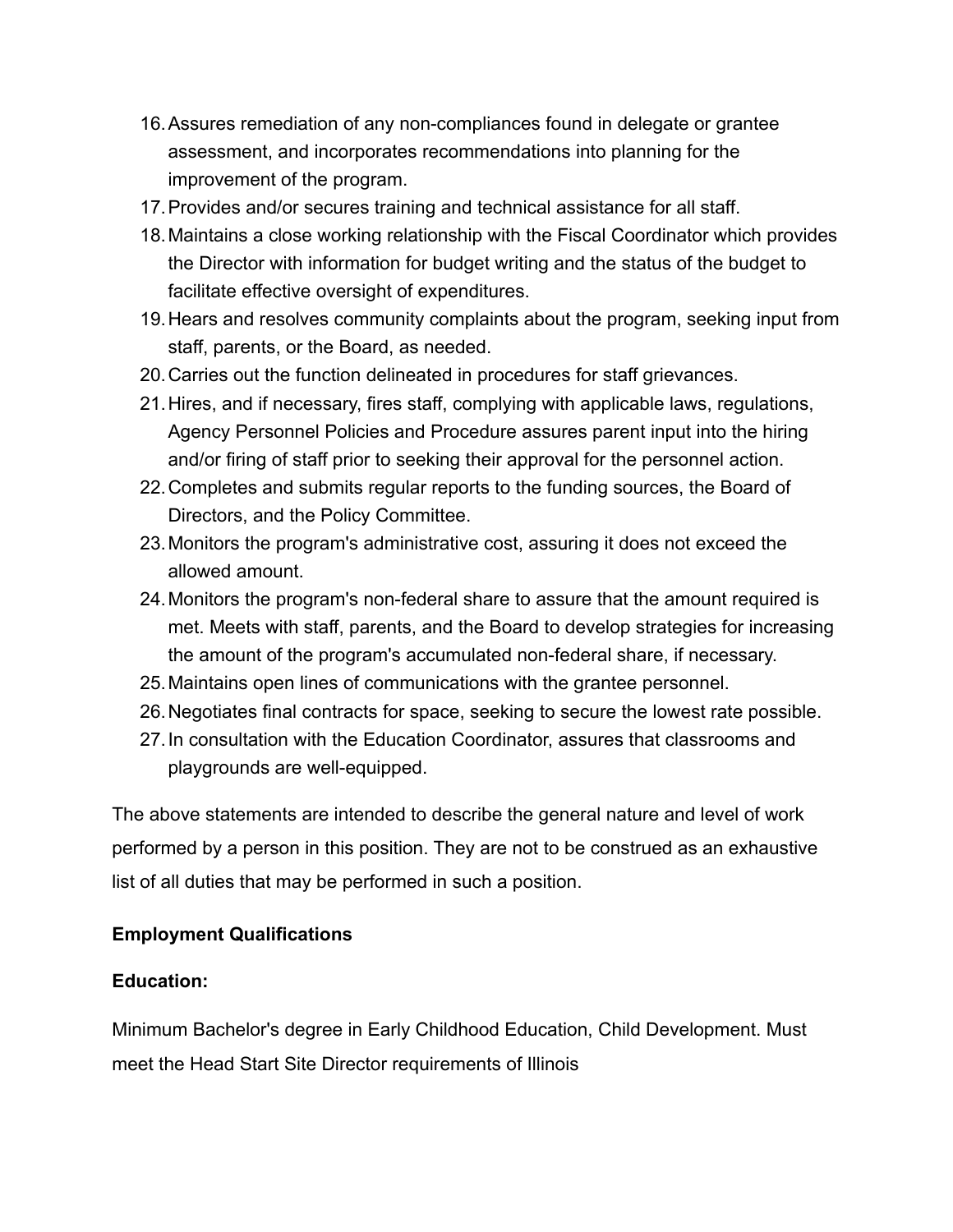## **Experience:**

An understanding of Head Start philosophy and the ability to implement its principle of shared

authority and decision-making. Experience in human services program management, including program planning, operations and evaluation, and the use of management information systems. Leadership ability. Good interpersonal and communication skills, including the ability to work as part of a team, Bilingual (Spanish/English) preferred.

### **Additional Requirements:**

Regular access to a reliable vehicle; vehicle insurance which would include periodic transportation of program participants. Ability to work a flexible schedule including some evenings and/or weekends. Ability to pass a health examination and criminal background check. Ability to work effectively with minimal daily guidance. Knowledge of community resources. Successful experience working in a team setting. Ability to present a positive image of the organization to members of the community. Visual and auditory acuity within professionally determined normal ranges, with correction if needed. Manual dexterity sufficient to operate a computer and other office equipment, including, but not limited to, the telephone, fax machine, copier, and tape recorder. Must be able to travel, enter and exit a vehicle without assistance.

#### **Working Conditions:**

Tasks that involve possible exposure to blood, bodily fluids, or tissues (generally, only observing in the classroom). Risk involved with travel on main highway, side streets, and rural roads during business travel, including evening meetings. Tasks that involve handling implements or utensils, use of public or shared bathroom facilities or telephones and personal contacts are Category III tasks. Possible exposure to communicable diseases. This is a job that Is a mixture of desk work, standing for long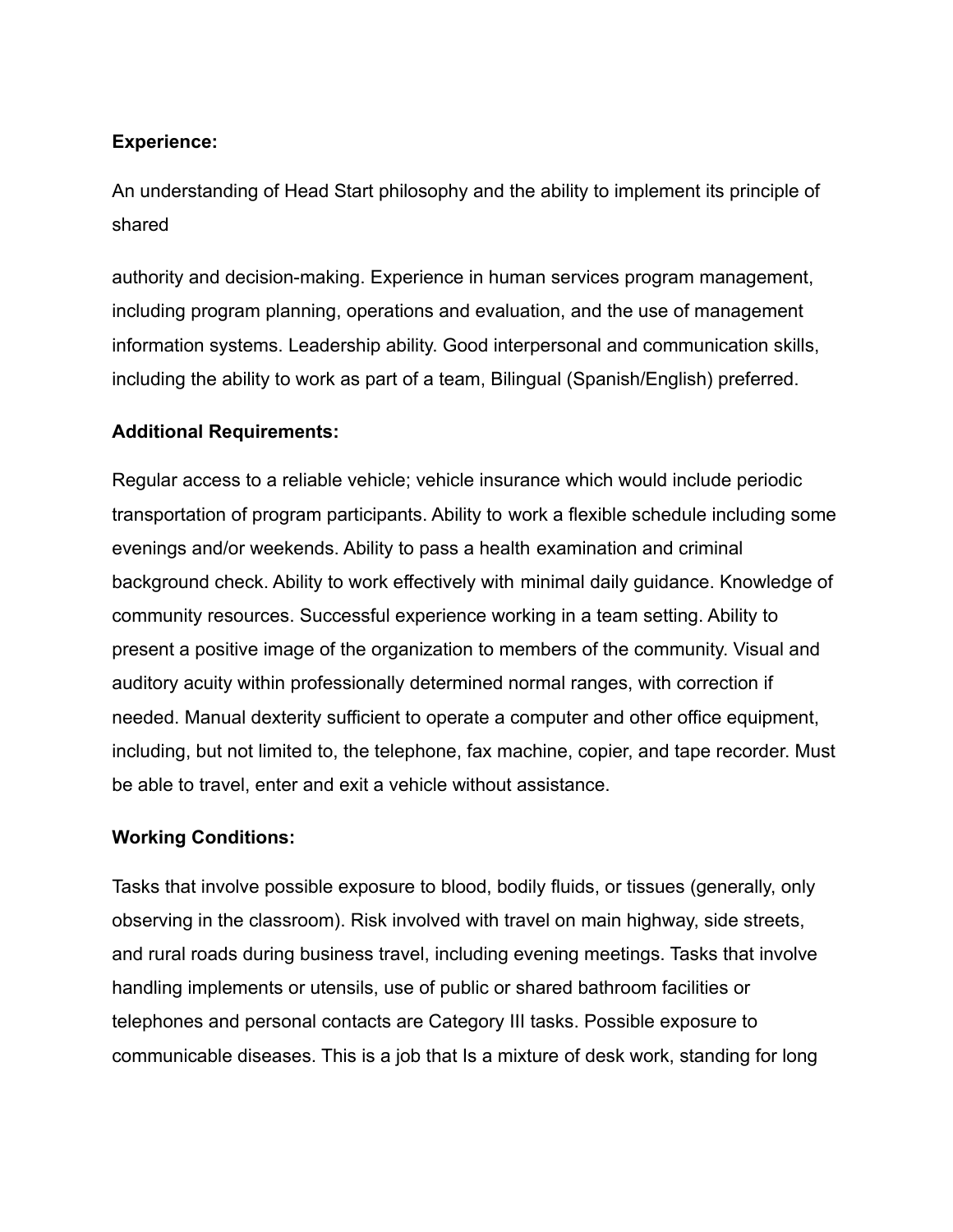periods of time, and visits in the community. Ability to successfully perform the job in this manner is required.

The qualifications listed above are guidelines for selection purposes; alternative qualifications may be substituted if sufficient to perform the duties.

The Head Start Director is responsible for assuring all the Head Start program mandates and standards for excellence are met on a daily basis. This position develops the structure, systems and procedures to facilitate this. In addition to operating responsibility for fiscal, legal, and family and Communication aspects of the program, it bears the responsibility of assuring that the program is strategically positioned for the future. Montessori Coaching and training will be provided to all qualified staff. At the discretion of the Head Start Director, some responsibilities may be delegated to other staff.

## **Essential Functions**

*Assures the compliance with all funding source mandates, all applicable laws and regulations, and assures that standards which exceed the minimum are being met.*

- 1. Provides guidance and leadership to staff to emphasize the importance of the program achieving high standards of quality, internally and through public and private sector partnerships.
- 2. Reviews and analyzes monthly financial and statistical reports to assess the budget status and to initiate preventative measures if any problems appear to be predicated.
- 3. Oversees and monitors agreements for the purchasing of goods and services assures that bids are solicited in accordance with state and federal regulations.
- 4. In conjunction with the Family Services Worker, assures that the program serves the number of eligible children for which it is funded.
- 5. In conjunction with Component Service Workers and Education Coordinators, reviews and analyzes monthly Attendance Reports to assess chronic absenteeism and use individual child attendance data to identify children with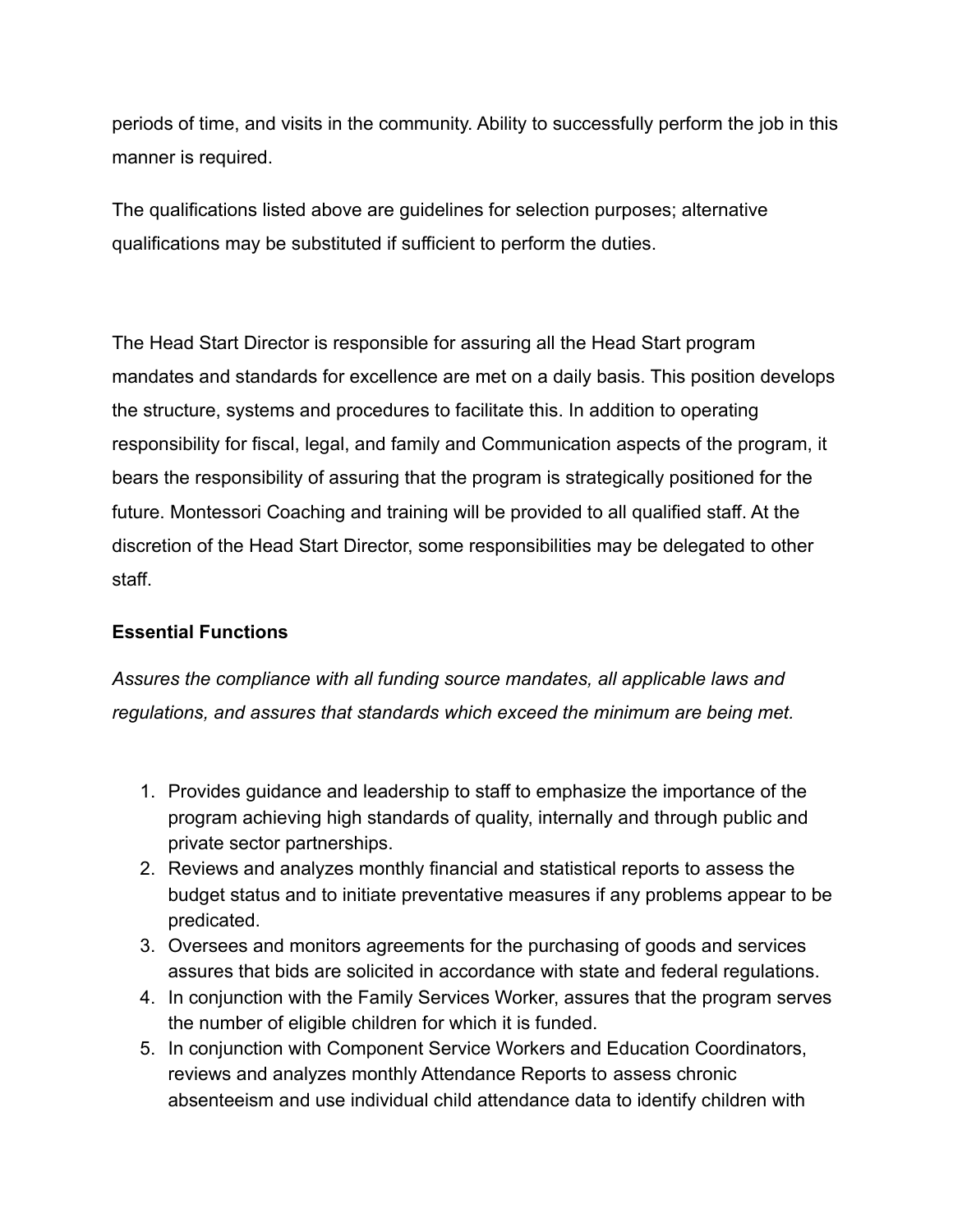patterns of absence that put them at risk of missing ten percent of program days per year and develop appropriate strategies to improve individual attendance among identified children, such as direct contact with parents or intensive case management, as necessary.

- 6. Reads management and leadership materials and program-related materials to keep abreast of developments in comprehensive early childhood programs.
- 7. Works with other organizations in the community to foster collaboration as defined by federal Head Start.
- 8. In conjunction with the Board of Directors, staff and Policy Committee, leads planning meetings in which long and short-term goals for improvement are established.
- 9. Conducts a complete Community Assessment every five years and an up-date during the intervening years.
- 10.With input from program participants and the staff, develops a funding application every year.
- 11. In conjunction with the Board of Directors, seeks additional outside funding for the program; meets the non-federal share requirement.
- 12.Facilitates the continuing professional development of all staff as part of the commitment to excellence.
- 13.Maintains effective, appropriate communication with the Board of Directors, including:
	- a. Attending all regular and special meetings, and committee meetings
	- b. Providing a written report to the board of the fiscal and programmatic status of the program and of the administrative activities since the last meeting monitoring results, and strategies to resolve problems
	- c. Communication of relevant information from the funding sources
	- d. Provision of training for new Board members and Periodic refresher for veteran Board members on their roles and responsibilities.
- 14.Monitors the implementation of the responsibilities of employees through observation, monthly supervisory meetings, team meetings, and review of files and documentation.
- 15.Assumes an active role in the annual program self-assessment.
- 16.Assures remediation of any non-compliances found in delegate or grantee assessment, and incorporates recommendations into planning for the improvement of the program.
- 17.Provides and/or secures training and technical assistance for all staff.
- 18.Maintains a close working relationship with the Fiscal Coordinator which provides the Director with information for budget writing and the status of the budget to facilitate effective oversight of expenditures.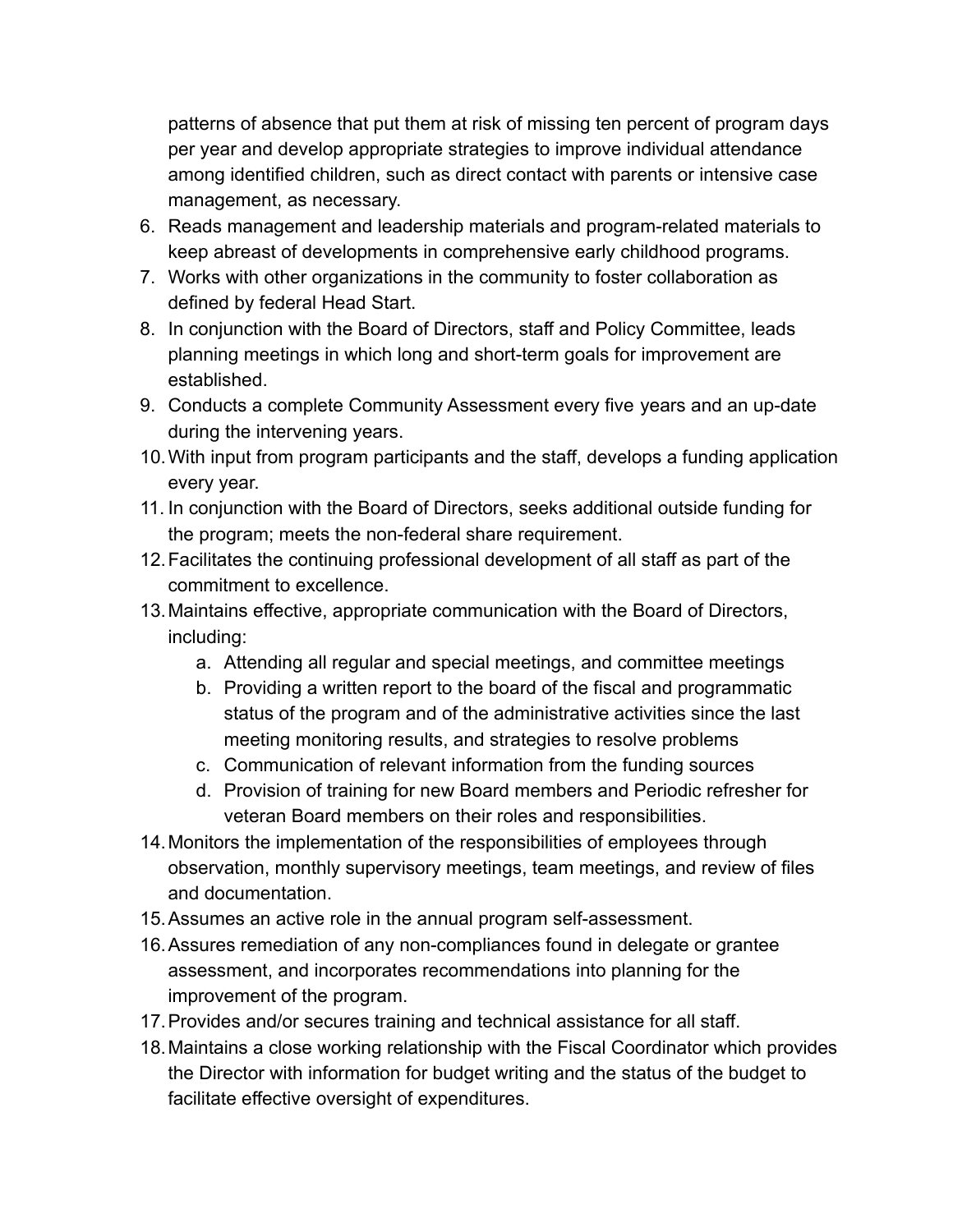- 19.Hears and resolves community complaints about the program, seeking input from staff, parents, or the Board, as needed.
- 20.Carries out the function delineated in procedures for staff grievances.
- 21.Hires, and if necessary, fires staff, complying with applicable laws, regulations, Agency Personnel Policies and Procedure assures parent input into the hiring and/or firing of staff prior to seeking their approval for the personnel action.
- 22.Completes and submits regular reports to the funding sources, the Board of Directors, and the Policy Committee.
- 23.Manages the monthly MSE Head Start Calendar
- 24.Monitors the program's administrative cost, assuring it does not exceed the allowed amount.
- 25.Monitors the program's non-federal share to assure that the amount required is met. Meets with staff, parents, and the Board to develop strategies for increasing the amount of the program's accumulated non-federal share, if necessary.
- 26.Maintains open lines of communications with the grantee personnel.
- 27.In consultation with the Education Coordinator, assures that classrooms and playgrounds are well-equipped.

The above statements are intended to describe the general nature and level of work performed by a person in this position. They are not to be construed as an exhaustive list of all duties that may be performed in such a position.

# **Employment Qualifications**

# **Education:**

Minimum Bachelor's degree in Early Childhood Education, Child Development, Social Welfare, Public Administration, Human Resources, Day Care/ School Administration, or one of the social sciences, and a minimum of three years pre-school management experience.

# **Experience:**

An understanding of Head Start philosophy and the ability to implement its principle of shared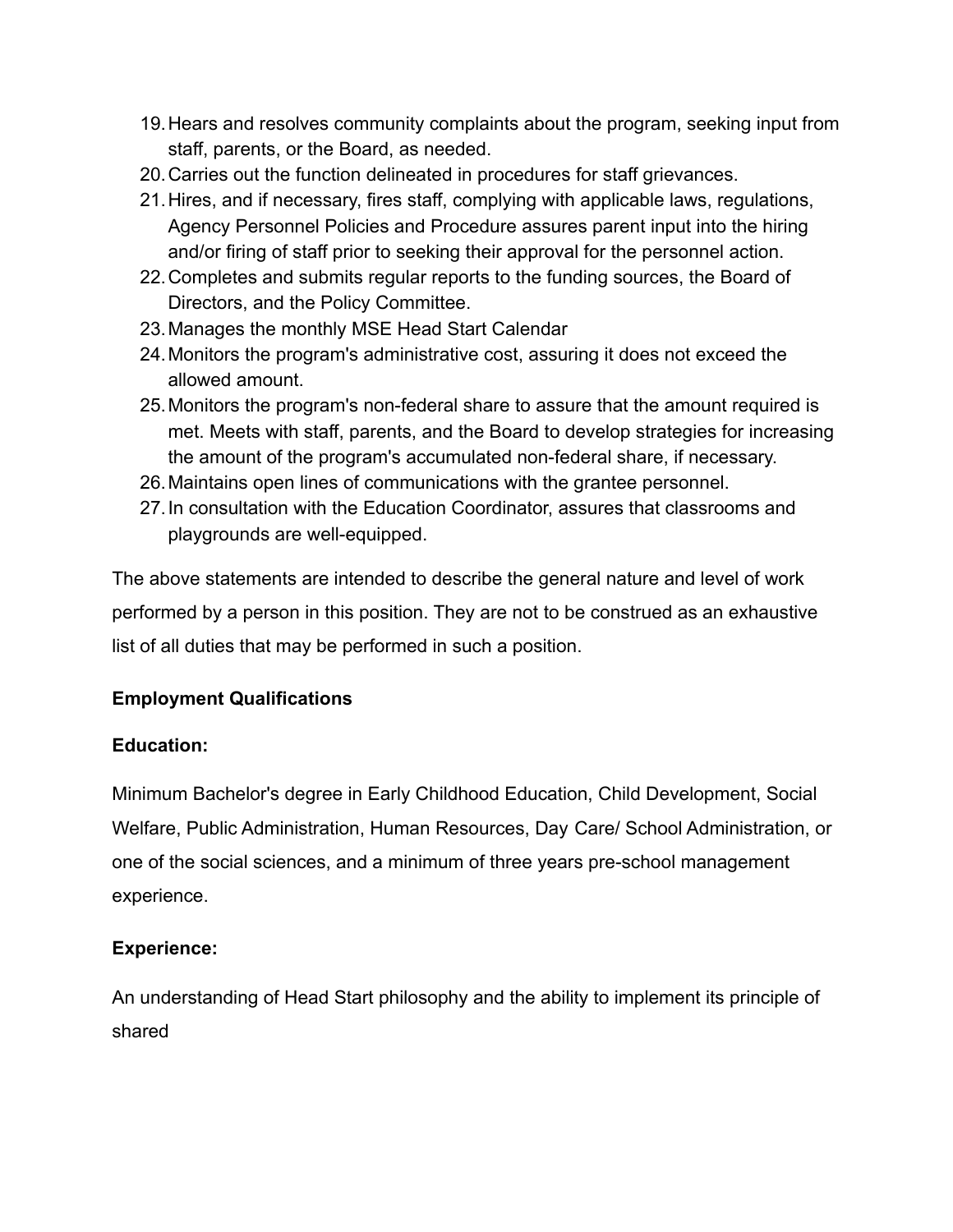authority and decision-making. Experience in human services program management, including program planning, operations and evaluation, and the use of management information systems. Leadership ability. Good interpersonal and communication skills, including the ability to work as part of a team, Bilingual (Spanish/English) preferred.

#### **Additional Requirements:**

Regular access to a reliable vehicle; vehicle insurance which would include periodic transportation of program participants. Ability to work a flexible schedule including some evenings and/or weekends. Ability to pass a health examination and criminal background check. Proof of COVID 19 vaccination. Ability to work effectively with minimal daily guidance. Knowledge of community resources. Successful experience working in a team setting. Ability to present a positive image of the organization to members of the community. Visual and auditory acuity within professionally determined normal ranges, with correction if needed. Manual dexterity sufficient to operate a computer and other office equipment, including, but not limited to, the telephone, fax machine, copier, and tape recorder. Must be able to travel, enter and exit a vehicle without assistance.

## **Working Conditions:**

Tasks that involve possible exposure to blood, bodily fluids, or tissues (generally, only observing in the classroom). Risk involved with travel on main highway, side streets, and rural roads during business travel, including evening meetings. Tasks that involve handling implements or utensils, use of public or shared bathroom facilities or telephones and personal contacts are Category III tasks. Possible exposure to communicable diseases. This is a job that Is a mixture of desk work, standing for long periods of time, and visits in the community. Ability to successfully perform the job in this